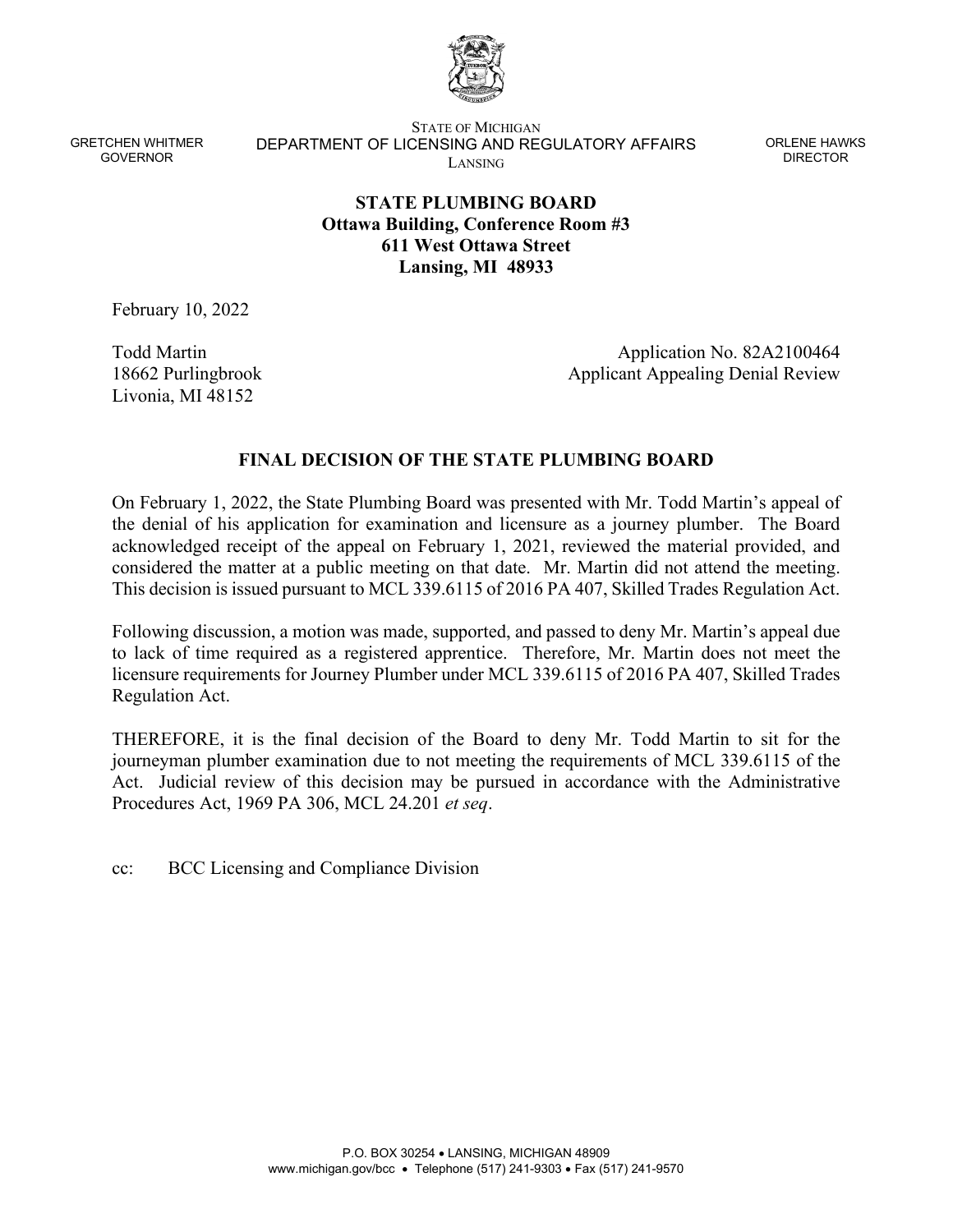

STATE OF MICHIGAN DEPARTMENT OF LICENSING AND REGULATORY AFFAIRS LANSING

ORLENE HAWKS DIRECTOR

# **STATE PLUMBING BOARD Ottawa Building, Conference Room #3 611 West Ottawa Street Lansing, MI 48933**

February 10, 2022

Richardo F. Flores 306 Chestnut St. Kalkaska, MI 49646

Application No. 82A2100376 Applicant Appealing Denial Review

## **FINAL DECISION OF THE STATE PLUMBING BOARD**

On February 1, 2022, the State Plumbing Board was presented with Mr. Richardo F. Flores' appeal of the denial of his application for examination and licensure as a journey plumber. The Board acknowledged receipt of the appeal on February 1, 2021, reviewed the material provided, and considered the matter at a public meeting on that date. Mr. Flores did not attend the meeting. This decision is issued pursuant to MCL 339.6115 of 2016 PA 407, Skilled Trades Regulation Act.

Following discussion, a motion was made, supported, and passed to deny Mr. Flores' appeal due to lack of time required as a registered apprentice. Therefore, Mr. Flores does not meet the licensure requirements for Journey Plumber under MCL 339.6115 of 2016 PA 407, Skilled Trades Regulation Act.

THEREFORE, it is the final decision of the Board to deny Mr. Richardo F. Flores to sit for the journeyman plumber examination due to not meeting the requirements of MCL 339.6115 of the Act. Judicial review of this decision may be pursued in accordance with the Administrative Procedures Act, 1969 PA 306, MCL 24.201 *et seq*.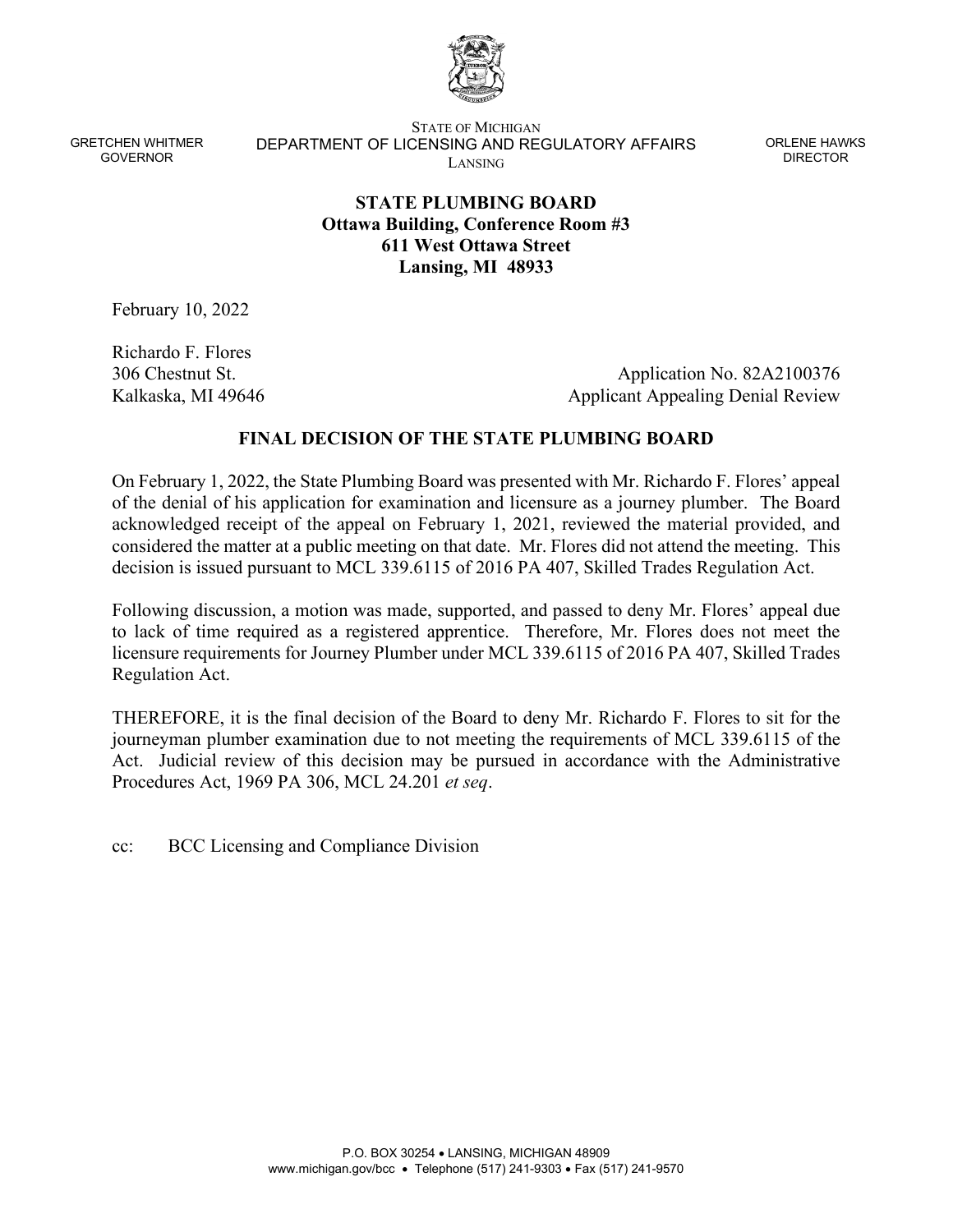

STATE OF MICHIGAN DEPARTMENT OF LICENSING AND REGULATORY AFFAIRS LANSING

ORLENE HAWKS DIRECTOR

# **STATE PLUMBING BOARD Ottawa Building, Conference Room #3 611 West Ottawa Street Lansing, MI 48933**

February 10, 2022

Kody James Smith 723 N. Harrison St. Ludington, MI 49431

Application No. 82A2100672 Applicant Appealing Denial Review

#### **FINAL DECISION OF THE STATE PLUMBING BOARD**

On February 1, 2022, the State Plumbing Board was presented with Mr. Kody James Smith's appeal of the denial of his application for examination and licensure as a journey plumber. The Board acknowledged receipt of the appeal on February 1, 2021, reviewed the material provided, and considered the matter at a public meeting on that date. Mr. Smith attended the meeting to provide testimony. This decision is issued pursuant to MCL 339.6115 of 2016 PA 407, Skilled Trades Regulation Act.

Following discussion, a motion was made, supported, and passed to deny Mr. Smith's appeal due to lack of time required as a registered apprentice. Therefore, Mr. Smith does not meet the licensure requirements for Journey Plumber under MCL 339.6115 of 2016 PA 407, Skilled Trades Regulation Act.

THEREFORE, it is the final decision of the Board to deny Mr. Kody James Smith to sit for the journeyman plumber examination due to not meeting the requirements of MCL 339.6115 of the Act. Judicial review of this decision may be pursued in accordance with the Administrative Procedures Act, 1969 PA 306, MCL 24.201 *et seq*.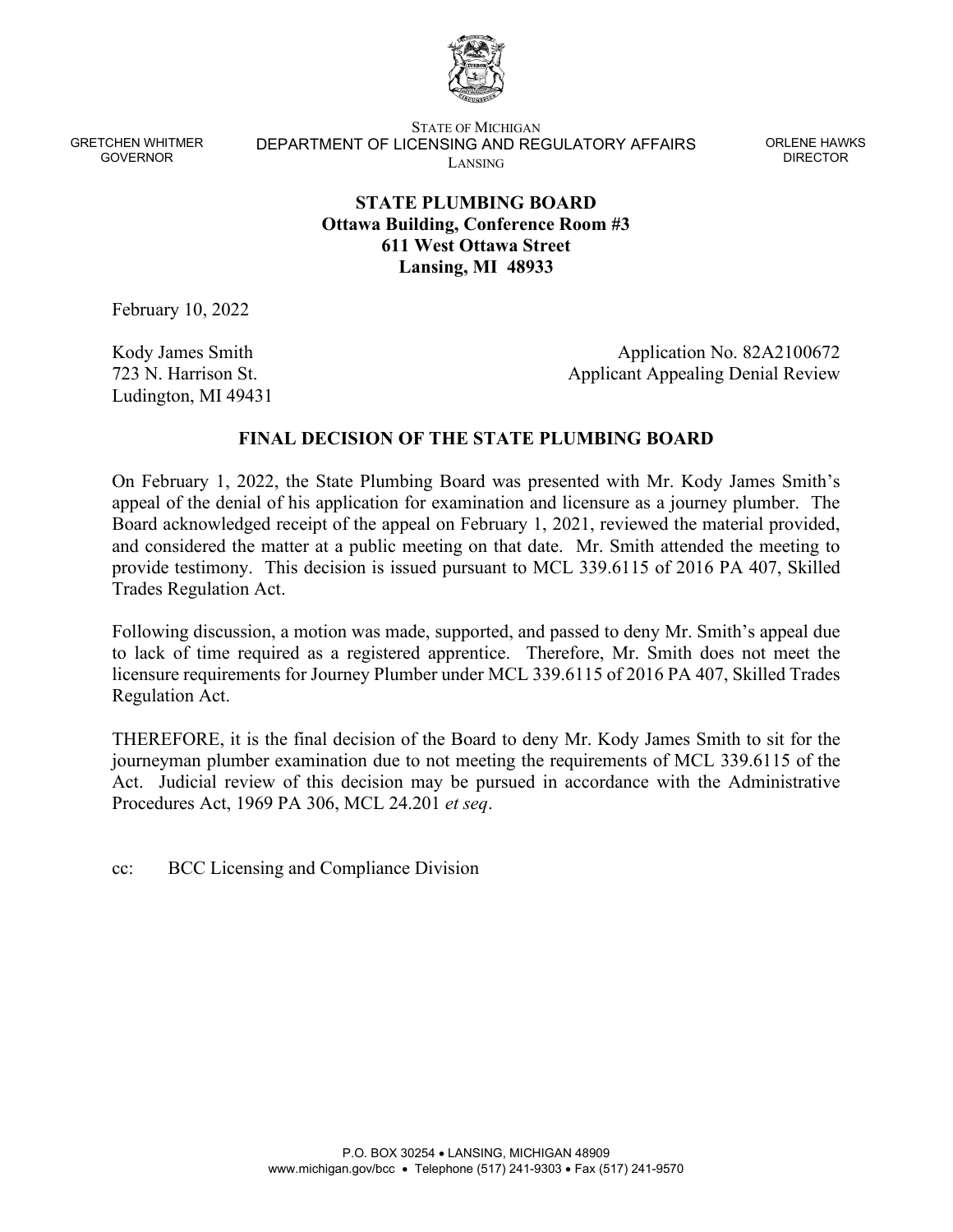

STATE OF MICHIGAN DEPARTMENT OF LICENSING AND REGULATORY AFFAIRS LANSING

ORLENE HAWKS DIRECTOR

# **STATE PLUMBING BOARD Ottawa Building, Conference Room #3 611 West Ottawa Street Lansing, MI 48933**

February 10, 2022

Justin Myers 9042 N. Pheasant Ridge Ln. Saline, MI 48176

Application No. 81A2100102 Applicant Appealing Denial Review

#### **FINAL DECISION OF THE STATE PLUMBING BOARD**

On February 1, 2021, the State Plumbing Board was presented with Mr. Justin Myers' appeal of the denial of his application for examination and licensure as a master plumber. The Board acknowledged receipt of the appeal on February 1, 2021, reviewed the material provided, and considered the matter at a public meeting on that date. Mr. Myers attended the meeting to provide testimony. This decision is issued pursuant to MCL 339.6113 of 2016 PA 407, Skilled Trades Regulation Act.

Following discussion, a motion was made, supported, and passed to deny Mr. Myers' appeal due to lack of holding active journey plumber license for two (2) years immediately preceding application for master license. Therefore, Mr. Myers does not meet the licensure requirements for Master Plumber under MCL 339.6113 of 2016 PA 407, Skilled Trades Regulation Act.

THEREFORE, it is the final decision of the Board to deny Mr. Myers to sit for the Master Plumber Examination, due to not meeting the requirements of MCL 339.6113 of the Act. Judicial review of this decision may be pursued in accordance with the Administrative Procedures Act, 1969 PA 306, MCL 24.201 *et seq.*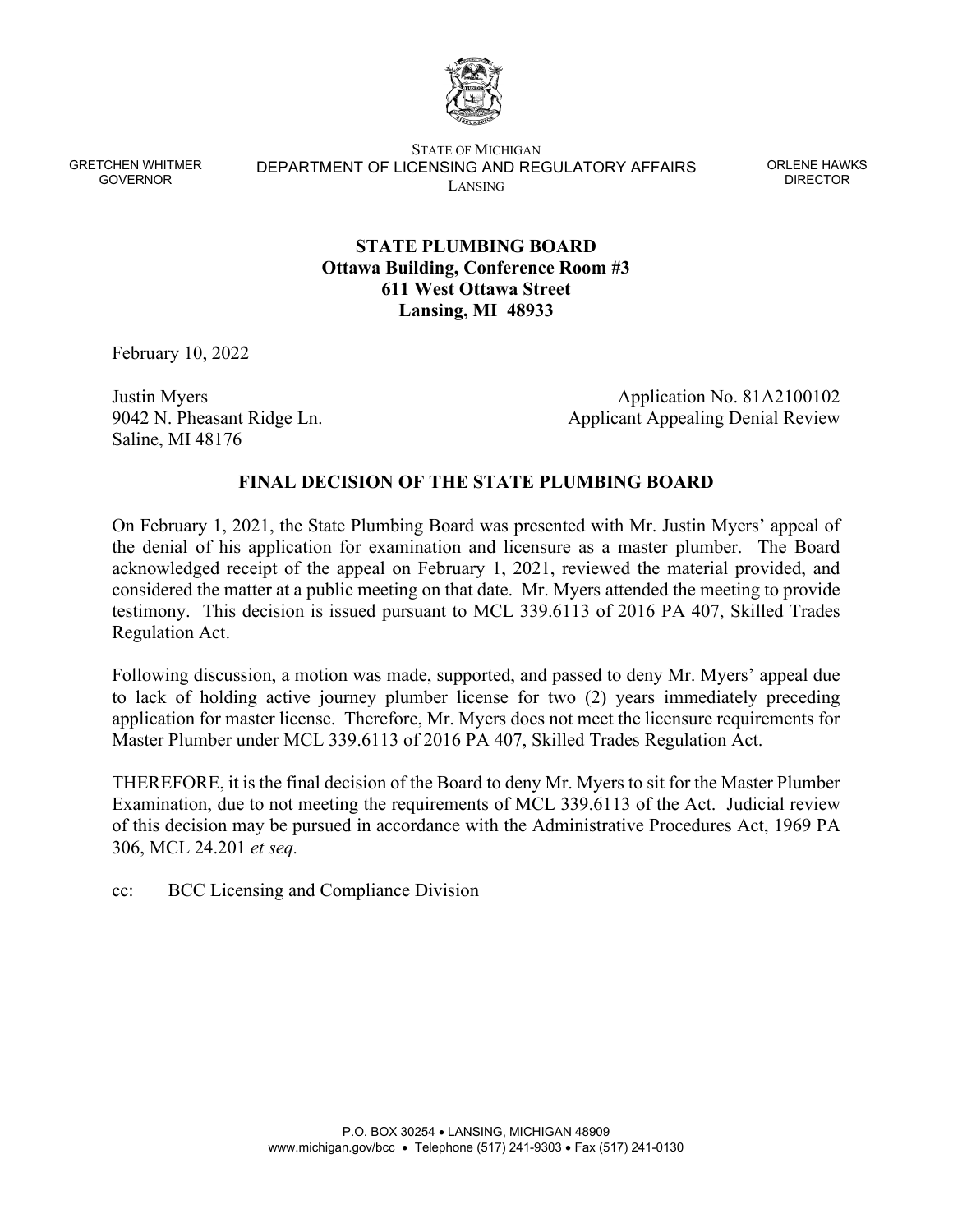

STATE OF MICHIGAN DEPARTMENT OF LICENSING AND REGULATORY AFFAIRS LANSING

ORLENE HAWKS DIRECTOR

# **STATE PLUMBING BOARD Ottawa Building, Conference Room #3 611 West Ottawa Street Lansing, MI 48933**

February 10, 2022

Howard D McCain Jr. P.O. Box 203 Farmington, MI 48332

Application No. 82A2100710 Applicant Appealing Denial Review

# **FINAL DECISION OF THE STATE PLUMBING BOARD**

On February 1, 2022, the State Plumbing Board was presented with Mr. Howard D. McCain Jr's appeal of the denial of his application for examination and licensure as a journey plumber. The Board acknowledged receipt of the appeal on February 1, 2021, reviewed the material provided, and considered the matter at a public meeting on that date. Mr. McCain did not attend the meeting. This decision is issued pursuant to MCL 339.6115 of 2016 PA 407, Skilled Trades Regulation Act.

Following discussion, a motion was made, supported, and passed to deny Mr. McCain's appeal due to lack of proper documentation and lack of time required as a registered apprentice. Therefore, Mr. McCain does not meet the licensure requirements for Journey Plumber under MCL 339.6115 of 2016 PA 407, Skilled Trades Regulation Act.

THEREFORE, it is the final decision of the Board to deny Mr. Howard D. McCain Jr. to sit for the journeyman plumber examination due to not meeting the requirements of MCL 339.6115 of the Act. Judicial review of this decision may be pursued in accordance with the Administrative Procedures Act, 1969 PA 306, MCL 24.201 *et seq*.